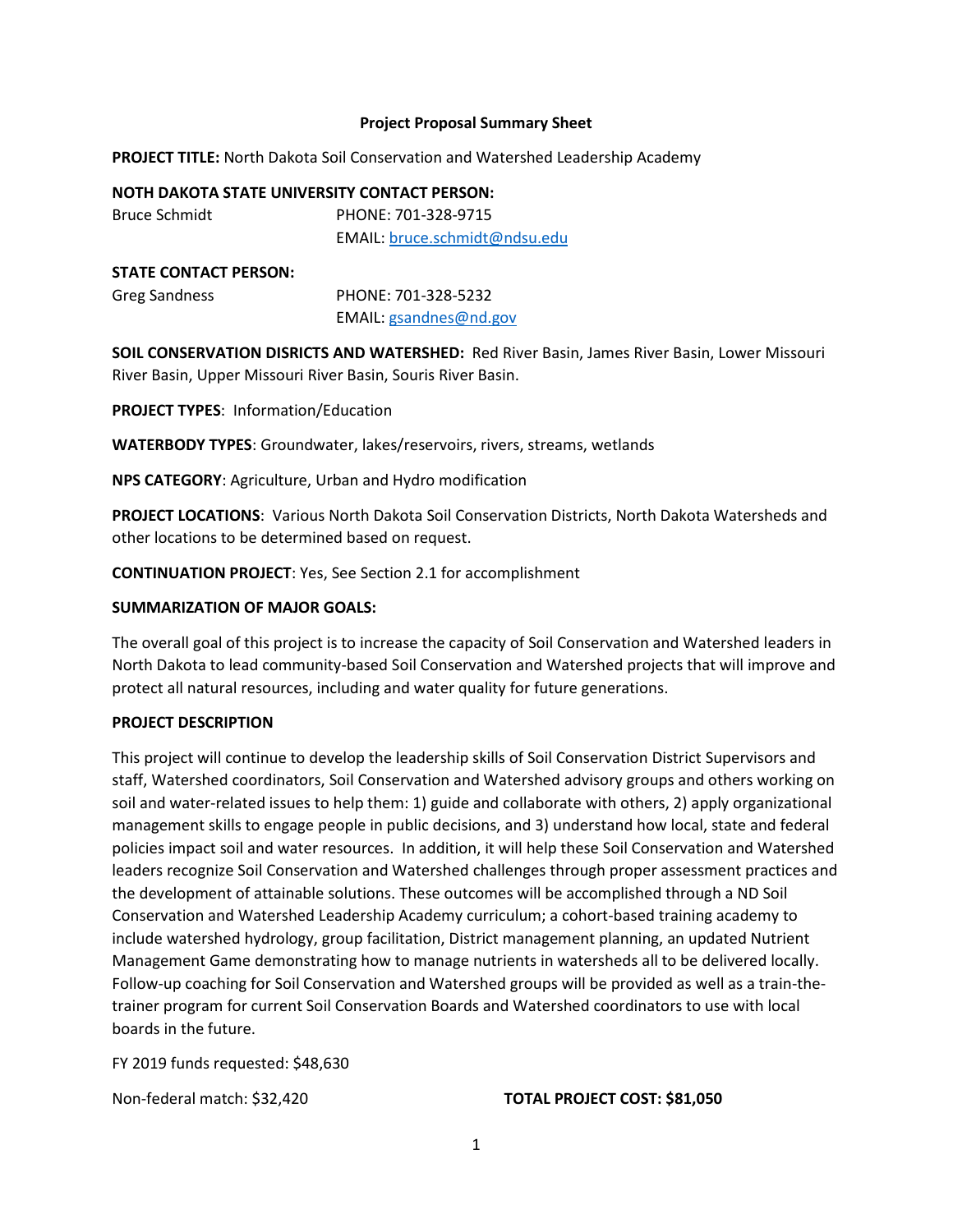# **2.0 SITUATION**

**2.1** The North Dakota Soil Conservation and Watershed Leadership Academy Level One training in Level Two8 was provided in five sites (each SCD Area) and reached 95 attendees representing 37 of the 54 SCD Districts.

The audience for the ND Soil Conservation and Watershed Leadership Academy Level One included local North Dakota Soil Conservation District Supervisors and staff, Watershed project coordinators, ND Department of Health staff, Natural Resource Conservation Service (NRCS) staff, volunteers, natural resource management students, and other partners that assist in meeting the soil and water resource needs of the state. These groups are all involved in water and natural resource management and in many cases have been given authority for oversight.

|             |                    | <b>Bismarck</b> | <b>Devils Lake</b> | <b>Minot</b>   | <b>Dickinson</b> | <b>Valley</b> |
|-------------|--------------------|-----------------|--------------------|----------------|------------------|---------------|
| <b>City</b> |                    |                 |                    |                |                  |               |
| Gender:     | Female             | 3               | 8                  | 5              | 9                | 9             |
|             | Male               | 10              | 8                  | 8              | 5                | 4             |
|             | Totals             | 13              | 16                 | 13             | 14               | 13            |
| Age:        |                    |                 |                    |                |                  |               |
|             | Less than 20       | $\pmb{0}$       | $\mathbf 0$        | 0              | $\mathbf 0$      | 0             |
|             | Twenties           | $\overline{2}$  | 3                  | 4              | 3                | 0             |
|             | Thirties           | 3               | $\mathbf 1$        | 1              | 1                | 3             |
|             | Forties            | $\overline{2}$  | $\overline{2}$     | 3              | 3                | 3             |
|             | Fifties            | $\pmb{0}$       | 4                  | $\mathbf{1}$   | 4                | 4             |
|             | <b>Sixties</b>     | 5               | 3                  | $\overline{2}$ | $\overline{2}$   | $\mathbf{1}$  |
|             | Seventies and over |                 |                    | 1              | $\mathbf{1}$     | $\mathbf{1}$  |
|             | Totals             | 12              | 13                 | 12             | 14               | 12            |

**Figure 1**. Academy Level One Sites and Survey Participant Makeup -2018

**2.2** Individuals serving on local boards, project advisory committees and in professional roles involving soil conservation and water quality management all provide leadership to decisions that are made longterm for NPS pollution management in North Dakota. Some of these individuals may have had some type of leadership training, but more often than not, people in elected or appointed leadership positions are doing so without any type of formal leadership training. The Soil Conservation and Watershed Leadership Academy Level One provided leadership training and results: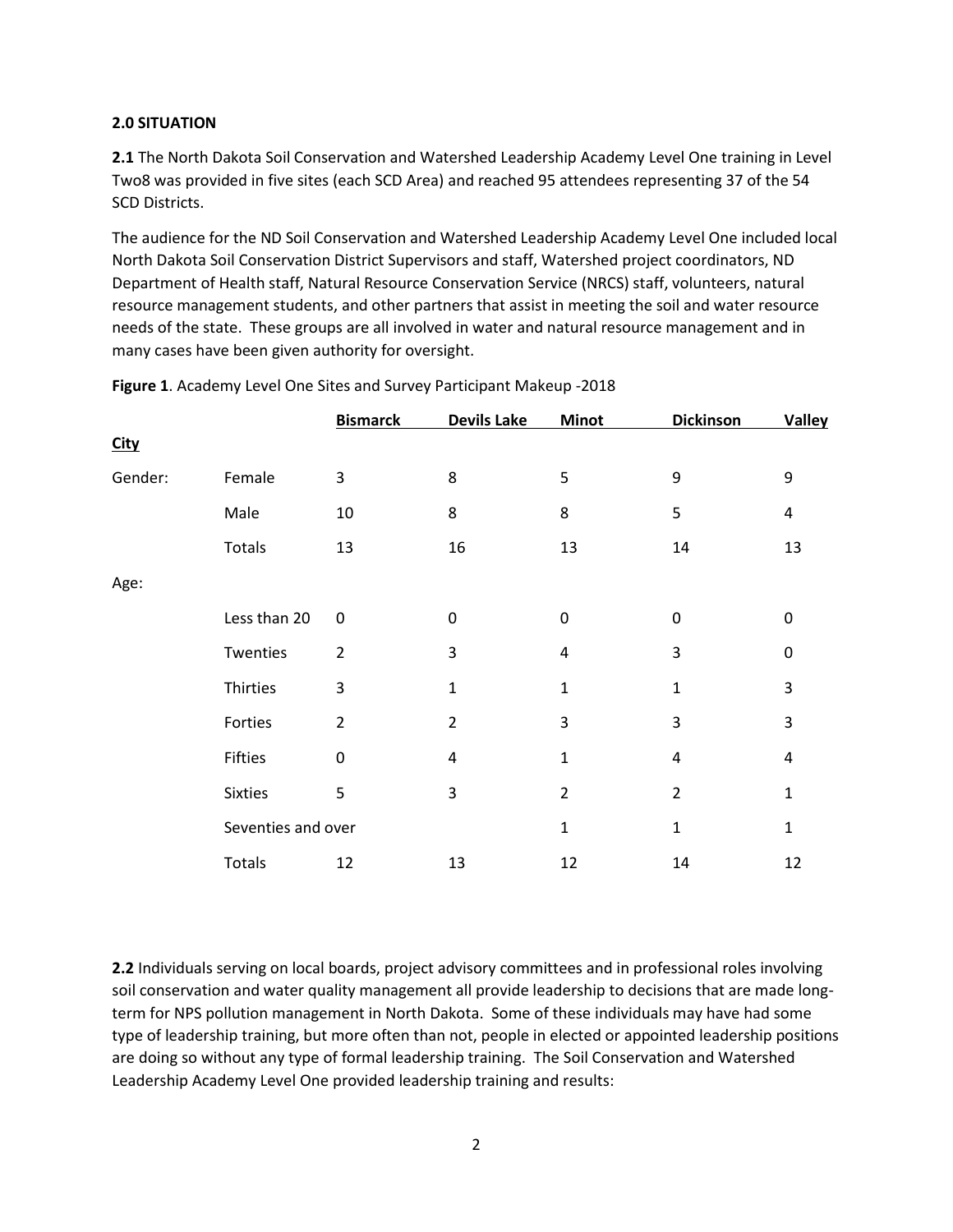|                                                                                  |                                    |                 | <b>Before This Session</b> |       |                   |                     |                      |                 | <b>After This Session</b>   |       |      |              |         |
|----------------------------------------------------------------------------------|------------------------------------|-----------------|----------------------------|-------|-------------------|---------------------|----------------------|-----------------|-----------------------------|-------|------|--------------|---------|
|                                                                                  | <b>Strongly</b><br><b>Disagree</b> | <b>Disagree</b> | Somewhat<br>Disagree       | Agree | Strongly<br>Agree |                     | Strongly<br>Disagree | <b>Disagree</b> | Somewhat<br><b>Disagree</b> | Agree | Good | <b>AFTER</b> | Overall |
| <b>Key Concept</b>                                                               | $\mathbf{1}$                       | $\mathbf{2}$    | 3                          | 4     | 5                 | <b>BEFORE Total</b> | 1                    | $\overline{2}$  | 3                           | 4     | 5    | <b>Total</b> | Change  |
| Note: put total number of<br>responses in each box.                              |                                    |                 |                            |       |                   |                     |                      |                 |                             |       |      |              |         |
| Understand my<br>responsibilities as a SCD or<br>Water Resoucre Board<br>member. | $\overline{1}$                     | 6               | 81                         | 68    | 20                | 59.7%               | $\mathbf{1}$         | $\mathbf 0$     | 15                          | 120   | 80   | 73.2%        | 13.6%   |
| I recongnize my individual<br>strengths and weaknesses.                          | $\mathbf 0$                        | 8               | 81                         | 88    | 30                | 70.2%               | $\mathbf 0$          | $\mathbf 0$     | 6                           | 184   | 50   | 81.4%        | 11.2%   |
| I understand basic water<br>hydrology                                            | $\mathbf 0$                        | 14              | 66                         | 88    | 40                | 70.5%               | $\mathbf 0$          | $\mathbf 0$     | 12                          | 152   | 80   | 82.7%        | 12.2%   |
| I can utilize online resources<br>to understand watersheds.                      | $\overline{2}$                     | 20              | 63                         | 60    | 40                | 62.7%               | $\mathbf 0$          | $\mathsf 0$     | 12                          | 112   | 135  | 87.8%        | 25.1%   |
| I am aware of ND open<br>meeting laws.                                           | 3                                  | 10              | 75                         | 44    | 65                | 66.8%               | $\mathbf 0$          | $\mathsf 0$     | 12                          | 112   | 120  | 82.7%        | 15.9%   |
| The Nutrient Reducation<br>Game was a useful learning<br>tool.                   | $\overline{2}$                     | 6               | 27                         | 96    | 60                | 64.7%               |                      |                 |                             |       |      |              |         |
| I use ethical values to lead<br>consistantly.                                    | $\mathbf 0$                        | $\overline{2}$  | 45                         | 128   | 55                | 78.0%               | $\mathbf 0$          | $\mathbf 0$     | 6                           | 164   | 90   | 88.1%        | 10.2%   |
| I understand the impacts of<br>human actions on<br>watershed planning.           | $\mathbf 0$                        | 6               | 48                         | 106   | 65                | 76.3%               | $\mathbf 0$          | $\mathbf 0$     | 18                          | 136   | 115  | 91.2%        | 14.9%   |
| I understand how to involve<br>citizens in watershed<br>planning                 | $\overline{1}$                     | 20              | 93                         | 68    | $\mathbf 0$       | 61.7%               | $\pmb{0}$            | 0               | 24                          | 144   | 70   | 80.7%        | 19.0%   |
| I understand current state<br>and water conservation<br>issues.                  | $\overline{1}$                     | 10              | 96                         | 64    | 20                | 64.7%               | $\mathbf 0$          | 0               | 36                          | 120   | 80   | 80.0%        | 15.3%   |
| I can lead with a clear plan<br>and a set of defined goals.                      | $\overline{2}$                     | 18              | 72                         | 80    | 15                | 63.4%               | 0                    | $\overline{2}$  | 42                          | 116   | 60   | 74.6%        | 11.2%   |
| I feel prepared to serve in a<br>a watershed leadership role.                    | 8                                  | 16              | 54                         | 76    | 15                | 57.3%               | $\pmb{0}$            | 6               | 63                          | 100   | 35   | 69.2%        | 11.9%   |

# **Figure 2**. Survey results of Soil Conservation and Watershed Leadership Academy Level One – 2018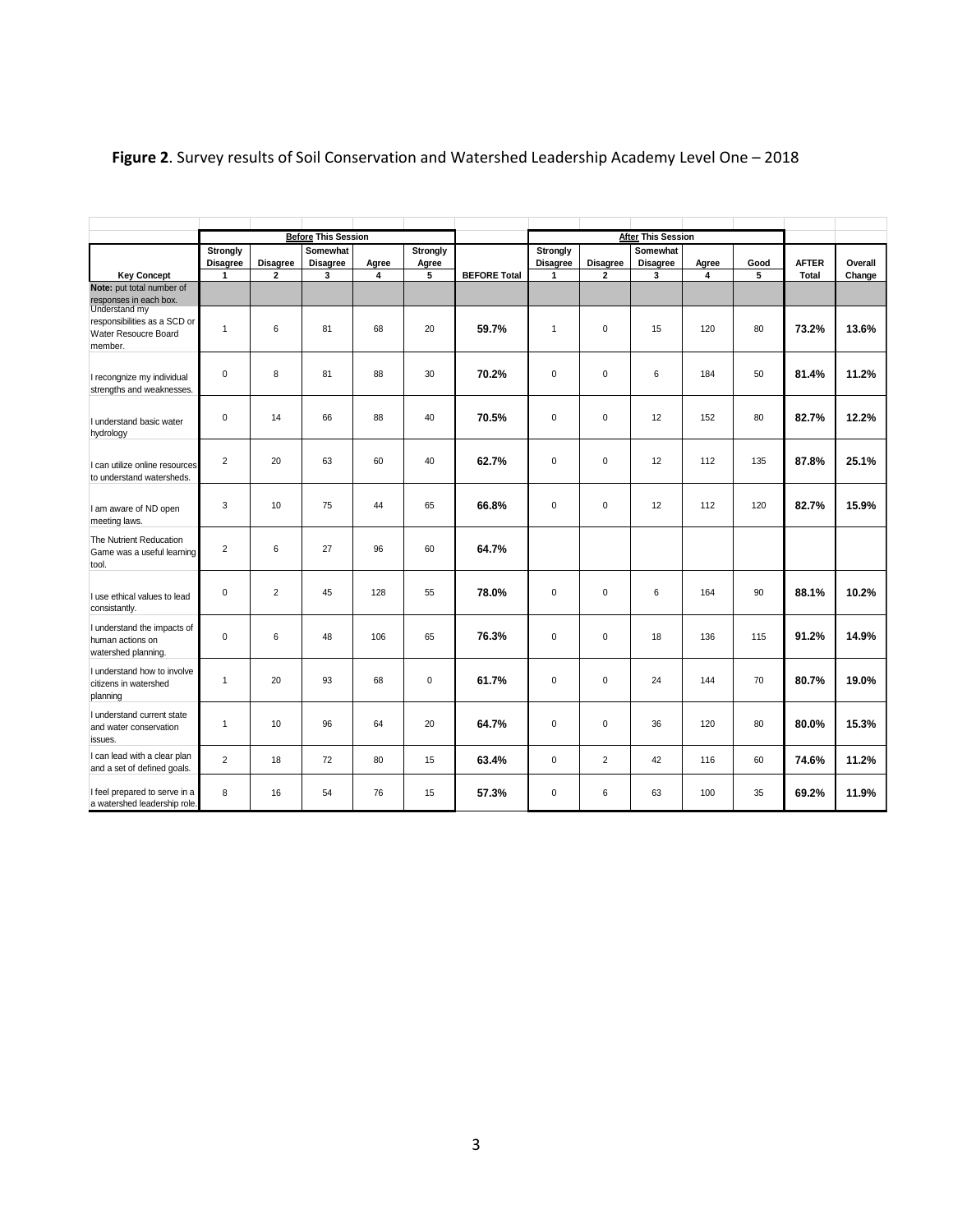| Please rank your level of understanding by circling one of the following using a scale of 1-5 with 1 being poor and 5 being good. |                             |                         |                            |            |            |                     |               |                 |                           |            |      |              |         |
|-----------------------------------------------------------------------------------------------------------------------------------|-----------------------------|-------------------------|----------------------------|------------|------------|---------------------|---------------|-----------------|---------------------------|------------|------|--------------|---------|
|                                                                                                                                   |                             |                         |                            |            |            |                     |               |                 |                           |            |      |              |         |
|                                                                                                                                   |                             |                         | <b>Before This Session</b> |            |            |                     |               |                 | <b>After This Session</b> |            |      |              |         |
|                                                                                                                                   | <b>Strongly</b><br>Disagree | <b>Disagree</b>         | Somewhat<br>Disagree       |            | Strongly   |                     | Strongly      | <b>Disagree</b> | Somewhat<br>Disagree      |            | Good | <b>AFTER</b> | Overall |
| <b>Key Concept</b>                                                                                                                | 1                           | $\overline{2}$          | 3                          | Agree<br>4 | Agree<br>5 | <b>BEFORE Total</b> | Disagree<br>1 | $\overline{2}$  | 3                         | Agree<br>4 | 5    | Total        | Change  |
| Note: put total number of                                                                                                         |                             |                         |                            |            |            |                     |               |                 |                           |            |      |              |         |
| responses in each box.                                                                                                            |                             |                         |                            |            |            |                     |               |                 |                           |            |      |              |         |
| I understand the value of a                                                                                                       |                             |                         |                            |            |            |                     |               |                 |                           |            |      |              |         |
| District watershed conservation                                                                                                   | 6                           | 26                      | 84                         | 52         | 30         | 60.9%               | $\pmb{0}$     | $\overline{2}$  | 9                         | 120        | 165  | 91.1%        | 30.2%   |
| business plan.                                                                                                                    |                             |                         |                            |            |            |                     |               |                 |                           |            |      |              |         |
|                                                                                                                                   |                             |                         |                            |            |            |                     |               |                 |                           |            |      |              |         |
| I understand how to identify                                                                                                      | $\mathbf{1}$                | 14                      | 78                         | 108        | 25         | 69.5%               | $\mathbf 0$   | 0               | 0                         | 152        | 135  | 88.3%        | 18.8%   |
| resource concerns.                                                                                                                |                             |                         |                            |            |            |                     |               |                 |                           |            |      |              |         |
|                                                                                                                                   |                             |                         |                            |            |            |                     |               |                 |                           |            |      |              |         |
| I can identify partners to help<br>with a watershed conservation                                                                  | $\overline{7}$              | 22                      | 78                         | 72         | 15         | 59.7%               |               |                 | 15                        |            |      | 86.2%        | 26.5%   |
| project.                                                                                                                          |                             |                         |                            |            |            |                     |               | 4               |                           | 136        | 125  |              |         |
|                                                                                                                                   |                             |                         |                            |            |            |                     |               |                 |                           |            |      |              |         |
| I understand how to implement                                                                                                     |                             |                         |                            |            |            |                     |               |                 |                           |            |      |              |         |
| a successful watershed project.                                                                                                   | 10                          | 40                      | 57                         | 56         | 20         | 56.3%               | $\mathbf{1}$  | $\overline{2}$  | 33                        | 125        | 100  | 80.3%        | 24.0%   |
|                                                                                                                                   |                             |                         |                            |            |            |                     |               |                 |                           |            |      |              |         |
| I can develop a meeting                                                                                                           |                             |                         |                            |            |            |                     |               |                 |                           |            |      |              |         |
| agenda using the components                                                                                                       | $\mathbf{1}$                | 14                      | 66                         | 136        | 20         | 72.9%               | $\mathsf 0$   | $\mathbf 0$     | 6                         | 132        | 155  | 90.2%        | 17.2%   |
| of an effective meeting.                                                                                                          |                             |                         |                            |            |            |                     |               |                 |                           |            |      |              |         |
| I can run a meeting using                                                                                                         |                             |                         |                            |            |            |                     |               |                 |                           |            |      |              |         |
| parliamentary procedure.                                                                                                          | $\overline{4}$              | 26                      | 51                         | 116        | 20         | 66.8%               | $\pmb{0}$     | 0               | 18                        | 124        | 140  | 86.8%        | 20.0%   |
|                                                                                                                                   |                             |                         |                            |            |            |                     |               |                 |                           |            |      |              |         |
| I am comfortable making a                                                                                                         |                             |                         |                            |            |            |                     |               |                 |                           |            |      |              |         |
| motion in a meeting.                                                                                                              | $\overline{2}$              | $6\phantom{1}6$         | 51                         | 100        | 90         | 76.6%               | $\pmb{0}$     | $\mathbf 0$     | 24                        | 88         | 180  | 89.8%        | 13.2%   |
|                                                                                                                                   |                             |                         |                            |            |            |                     |               |                 |                           |            |      |              |         |
|                                                                                                                                   |                             |                         |                            |            |            |                     |               |                 |                           |            |      |              |         |
| I can model effective ways to<br>deal with group conflict.                                                                        | $\mathbf 0$                 | 24                      | 108                        | 72         | 10         | 65.8%               | $\mathbf 0$   | $\mathbf 0$     | 18                        | 176        | 70   | 81.2%        | 15.4%   |
|                                                                                                                                   |                             |                         |                            |            |            |                     |               |                 |                           |            |      |              |         |
|                                                                                                                                   |                             |                         |                            |            |            |                     |               |                 |                           |            |      |              |         |
| I understand how to work well                                                                                                     | $\mathbf 0$                 | $\overline{\mathbf{4}}$ | 81                         | 112        | 35         | 71.4%               | $\pmb{0}$     | $\mathbf 0$     | 12                        | 144        | 125  | 86.5%        | 15.1%   |
| with others.                                                                                                                      |                             |                         |                            |            |            |                     |               |                 |                           |            |      |              |         |
|                                                                                                                                   |                             |                         |                            |            |            |                     |               |                 |                           |            |      |              |         |
| I understand how to manage                                                                                                        | $\mathbf 0$                 | $\mathbf 0$             | 117                        | 80         | 25         | 68.3%               | $\mathbf 0$   | 0               | 42                        | 144        | 95   | 86.5%        | 18.2%   |
| staff.                                                                                                                            |                             |                         |                            |            |            |                     |               |                 |                           |            |      |              |         |
|                                                                                                                                   |                             |                         |                            |            |            |                     |               |                 |                           |            |      |              |         |
| I feel prepared to serve in                                                                                                       | 9                           | 22                      | 69                         | 76         | 15         | 58.8%               | $\pmb{0}$     | 6               | 45                        | 116        | 90   | 79.1%        | 20.3%   |
| watershed leadership role.                                                                                                        |                             |                         |                            |            |            |                     |               |                 |                           |            |      |              |         |
|                                                                                                                                   |                             |                         |                            |            |            |                     |               |                 |                           |            |      |              |         |

#### **3.0 PROJECT DESCRIPTION**

#### **3.1 – Goals**

The overall goal of this project is to increase the capacity of Soil Conservation and Watershed leaders in North Dakota to lead community-based Soil Conservation and Watershed projects that will improve and protect all natural resources, including water quality, for future generations. By building capacity, these Soil Conservation and Watershed leaders will be better equipped to address the three primary goals in the NPS Management Plan of 1) coordinating with the TMDL Program and local partners to assess 15 priority Watersheds, 2) developing and implementing Watershed restoration or protection plans for 15 priority sub-watersheds and 3) increasing public awareness and understanding of water quality and beneficial use impairments associated with NPS pollution as well as the sources and causes of NPS pollution in the state.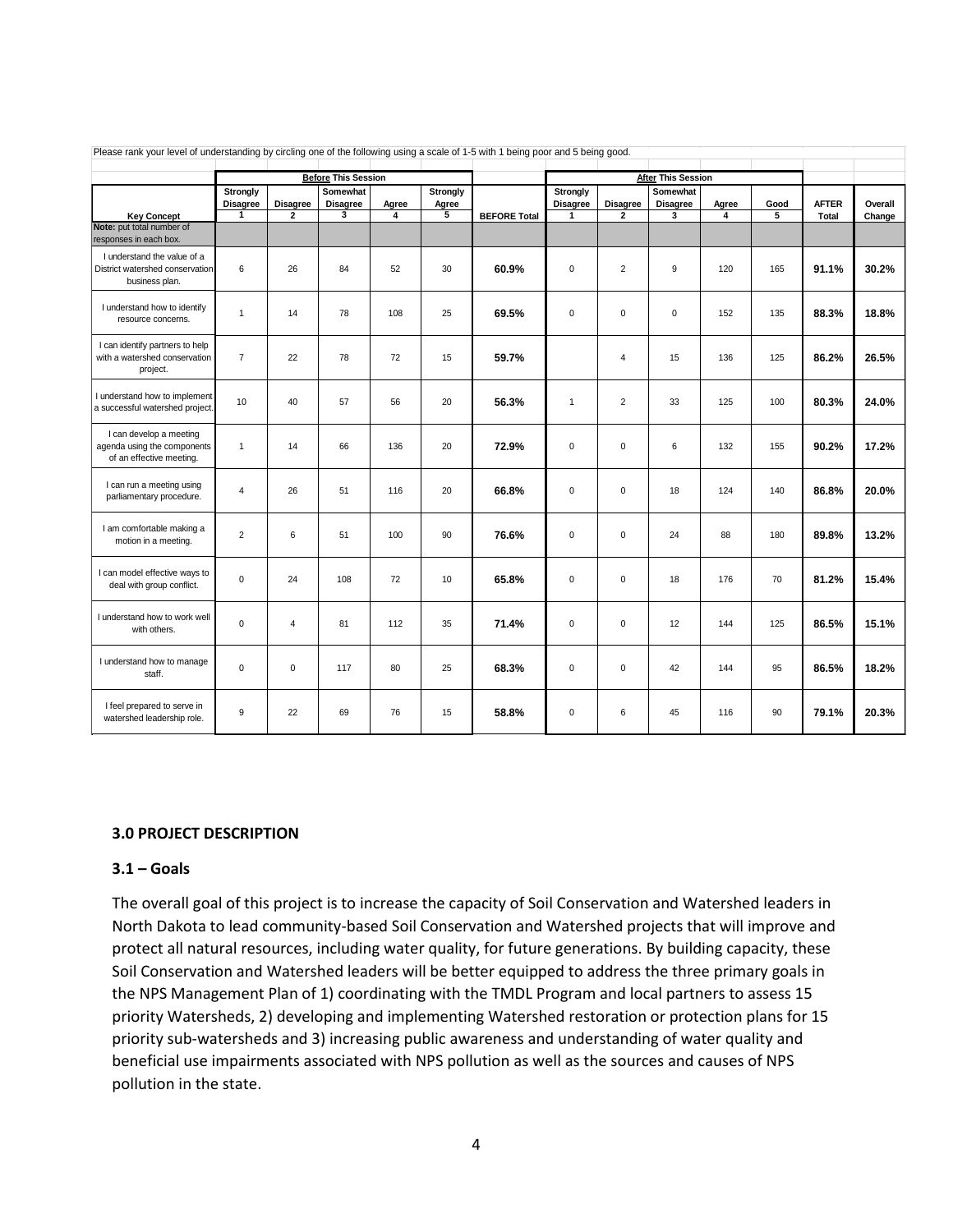# **3.2 Objectives and Tasks**

**Objective 1**: Continue the cohort based leadership academy training program Level One for Soil Conservation Supervisors and Watershed coordinators, staff members, board members and volunteers to help them guide and collaborate with others, apply organizational management skills to engage people in public decisions, and understand how local, state and federal policies impact water resources. In addition, it will help these Soil Conservation and Watershed leaders recognize Soil Conservation and Watershed challenges through proper assessment practices and the development of attainable solutions. Cohort training program will be two separate face-to-face sessions with materials also available online for follow-up work.

**Task 1**: ND Soil Conservation and Watershed Leadership Academy program Level One will be continued to include 12-15 hours of face-to-face educational programming provided in two separate sessions for 12-25 cohort members over a two month time period. NDSU Extension specialists will provide training to include the following modules:

- Understanding of personality styles and how they can work together effectively
- Recognizing the components of an effective meeting
- Navigating conflict successfully
- Building partnerships and developing a vision
- Group facilitation skills
- Project planning, management and monitoring
- Understanding local and regulatory policy
- Sustainability mentoring your successor
- Communicating to stakeholders and working with the media effectively
- Enhancing ethical leadership

**Product**: Soil Conservation and Watershed Leadership Academy Level One program continued in the five SCD Areas total estimated participants 120 with target of 95% of the SCD represented. Focus will be on the adult learner to include experiential learning opportunities and activities related to Soil Conservation Districts and Watershed projects.

**Task 2:** Update Nutrient Management Game used by Academy Level One participants to better reflect North Dakota specific situation. Game will include activities involving livestock production, tiling, and range land issues.

**Product**: Updated nutrient management game complete.

**Objective 2:** ND Soil Conservation and Watershed Leadership Academy program Level Two will be developed to include 12-15 hours of face-to-face educational programming provided in two separate sessions for 12-25 cohort members over a two month time period. NDSU Extension specialists will provide training to include the following modules:

- In-depth soil health training
- Wildlife habitat management
- Watershed project planning and implementation
- Advanced district management plan development
- In-depth human resource management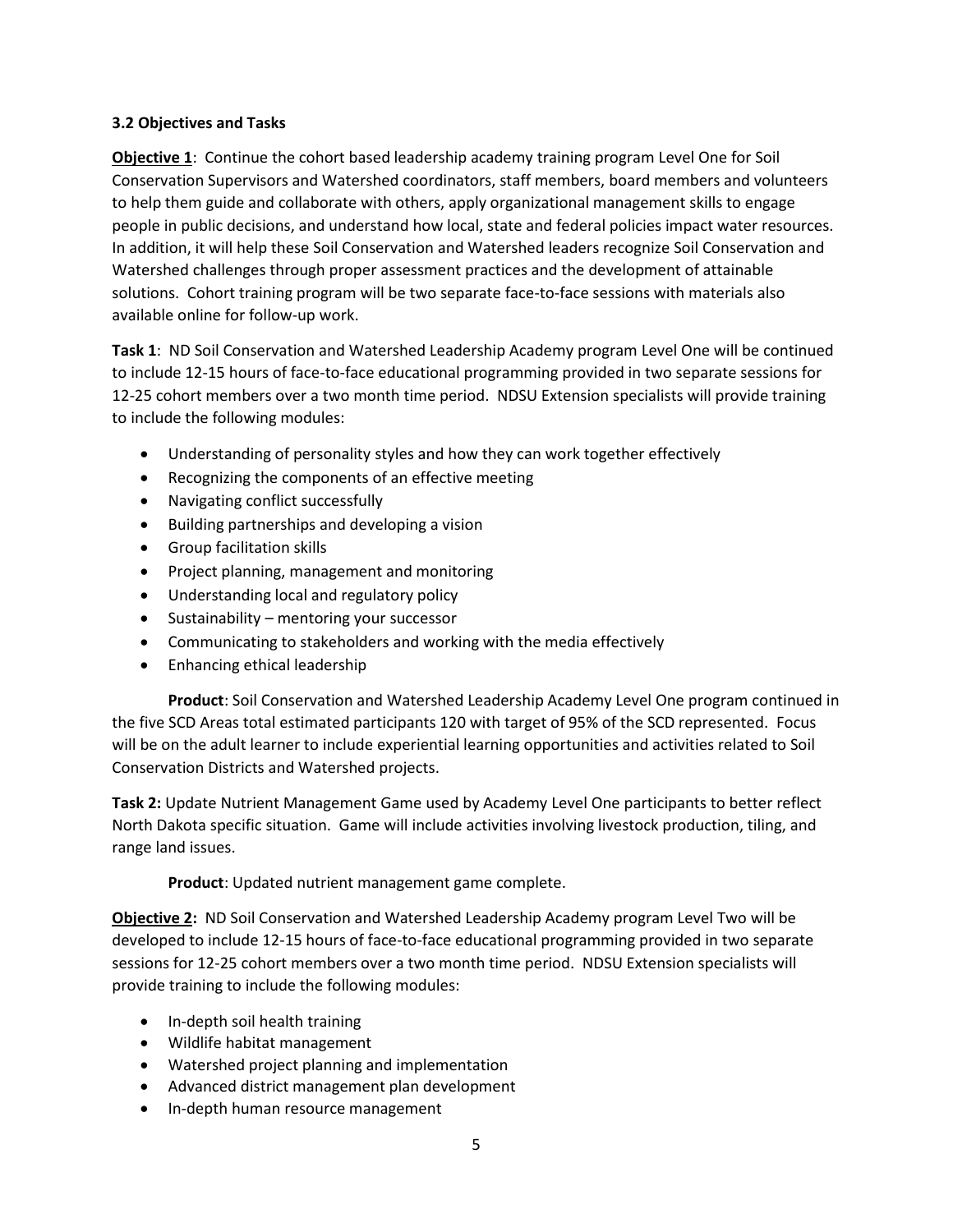- Guidelines and processes for policy change.
- Advanced group facilitation training for developing conservation and watershed projects
- Coaching and mentoring of successors in leadership roles
- Value of soil conservation
- Understanding the relationship between natural resources

**Task 3**: Re-convene advisory committee via Zoom or Skype to set priorities for implementation of a ND Soil Conservation and Watershed Leadership Academy Level Two. Advisory committee members will assist Extension staff in defining the details of the program, recruiting and selecting participants, coordinating publicity and assessing the final outcomes of the program.

**Product:** Two advisory committee meetings held before Sept. 1, 2019 consisting of NDSU Extension staff working with the ND Leadership Academy, SCD local board members and Department of Health representative.

**Task 4**: ND Soil Conservation and Watershed Leadership Academy program Level Two developed to include 12-15 hours of face-to-face educational programming provided in two separate sessions for 20-30 cohort members over a two month time period

**Product**: Soil Conservation and Watershed Leadership Academy Level Two program manual developed based on sound leadership and civic engagement practices. Focus will be on the adult learner to include experiential learning opportunities and activities related to Soil Conservation and Watershed projects.

**Task 5**: Pilot cohort based leadership academy Level Two training program in two of the SCD Areas during grant period. Formative evaluation done throughout the pilot to determine program changes.

**Product:** Final analysis of Level Two pilot cohort program with suggested changes.

**Objective 3**. Provide follow-up coaching for cohort members on local Soil Conservation and Watershed projects and/or board after completion of the Leadership Academy training.

**Task 6:** Cohort participants will be coached to move from a state of readiness to a state of performance. Site visit coaching will be provided by an NDSU Extension specialist one or two times after leadership training to assist cohort members and individual boards with project visioning, implementation activities and communication strategies for the public.

**Product**: Goal of ten coaching site visits completed.

**Objective 4.** Complete formative evaluation of Soil Conservation and Watershed Leadership Academy following cohort training. A 3-6 month interview will be done with local coordinators to determine behavioral change.

**Task 7:** Retrospective post-then-pre evaluation will be done with cohort participants in Level One and Level Two for future program recommendations, an assessment of knowledge gained, and behavioral changes expected.

**Product**: Final program recommendations and survey results of knowledge gained and potential for behavioral change by participants in both Level One and Level Two academies.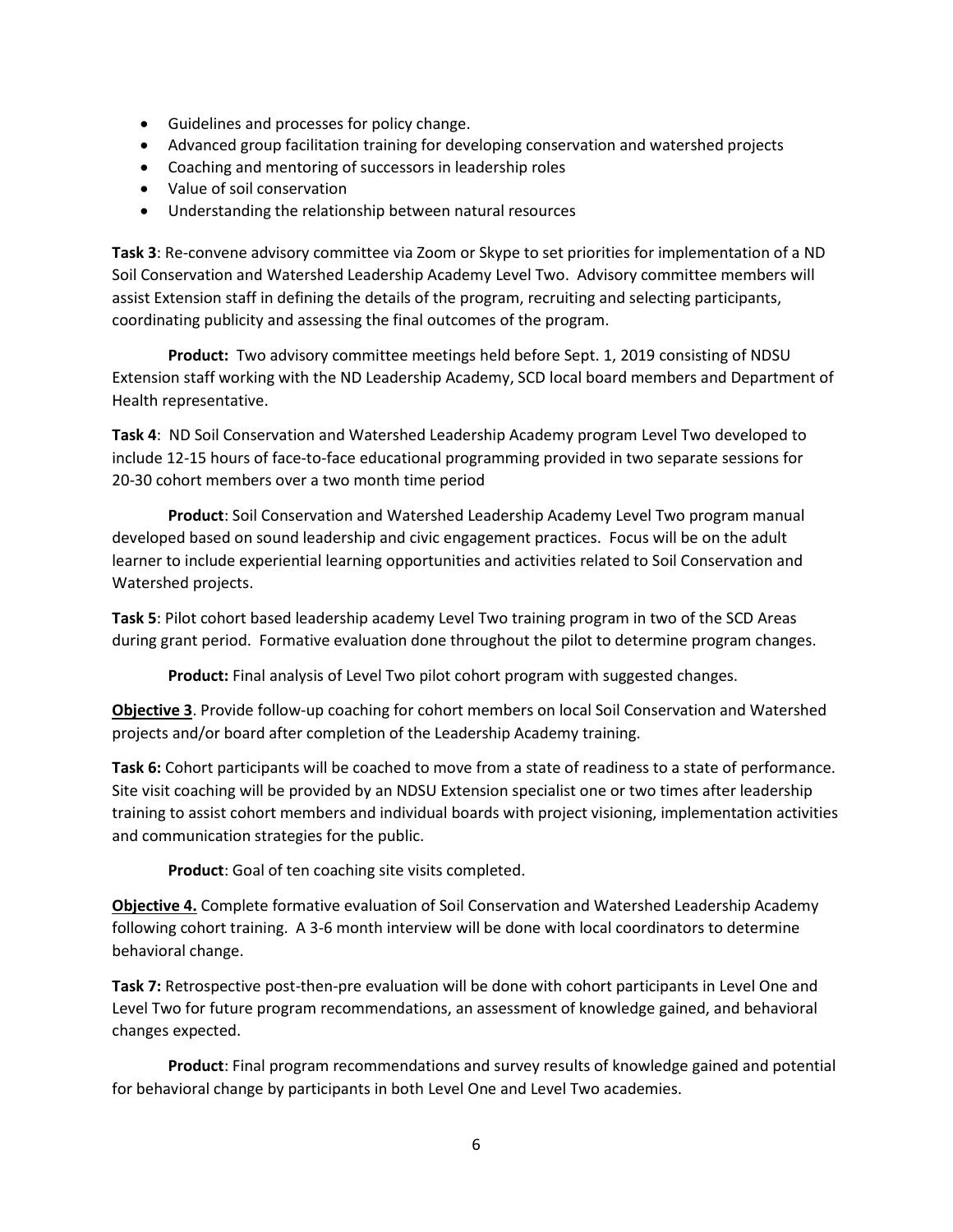**Task 8:** Interviews will be completed with Soil Conservation Boards and Watershed Coordinators to better understand changes that have been made by cohort participants. Changes expected include increased confidence and engagement by participants in local water issues.

**Product:** Survey results of local knowledge, skills and behavioral changes based from Soil Conservation and Watershed coordinator interview results.

**Objective 5**. Supplement Level One and Level Two leadership academies with national speakers from North Central Water Network on conservation and water related issues. These speakers as an example could present at the ND Association of Soil Conservation Districts annual meeting, the ND Conservation District Employees Association meeting, and / or State held Soil Health Summits.

**Task 9**: National speakers will be vetted and contracted with to bring additional information to two annual meetings that involve the audience for the ND Soil and Water Conservation Leadership Academy.

**Product**: Two national experts provide information to association participants in 2019 and 2020.

**3.3** Milestone Table – (See Appendix A)

## **4.0 COORDINATION PLAN**

**4.1** The NDSU Extension Leadership and Civic Engagement program area will be the lead project sponsor. Responsibilities will include oversight for the Soil Conservation and Watershed Leadership Academy cohort groups each year. Specialists will convene advisory group, develop the program, and provide educational trainings, coaching, and evaluation. Local Extension agents, the State Soil Conservation Committee (SSCC) and North Dakota Association of Soil Conservation Districts (NDASCD) will assist in recruitment of cohort participants through their networks. NDSU Extension will conduct the Academy training and make required changes based on a continual evaluation. Ultimately the program will be "packaged" for others to utilize locally to ensure a long-term sustainable practice for local Soil Conservation and Watershed boards and councils.

**4.2** Local support will be provided by NDSU Extension specialists that work with leadership and civic engagement programs as well as local Extension agents in the counties involved in each Academy cohort. Additional support and online resources will be provided by NDSU Extension specialists that work on Soil Conservation and Watershed management technical issues along with Soil Conservation Districts, Natural Resource Conservation Service offices, SSCC, NDASCD, and local water boards.

**4.3** The NDSU Extension Leadership and Civic Engagement responds to local needs by inspiring, equipping and connecting leaders in order to help them solve community challenges through education, local projects and activities. These 319 funds would assist in expanding the current work more specifically to boards and councils directed to address challenging water related issues.

Current work includes the Rural Leadership North Dakota (RLND) program, an 18 month statewide program designed for men and women who are dedicated to strengthening their community and the state of North Dakota for the future. The program involves multiple activities and personal skill development opportunities culminating in a project designed to solve a community challenge. Over \$4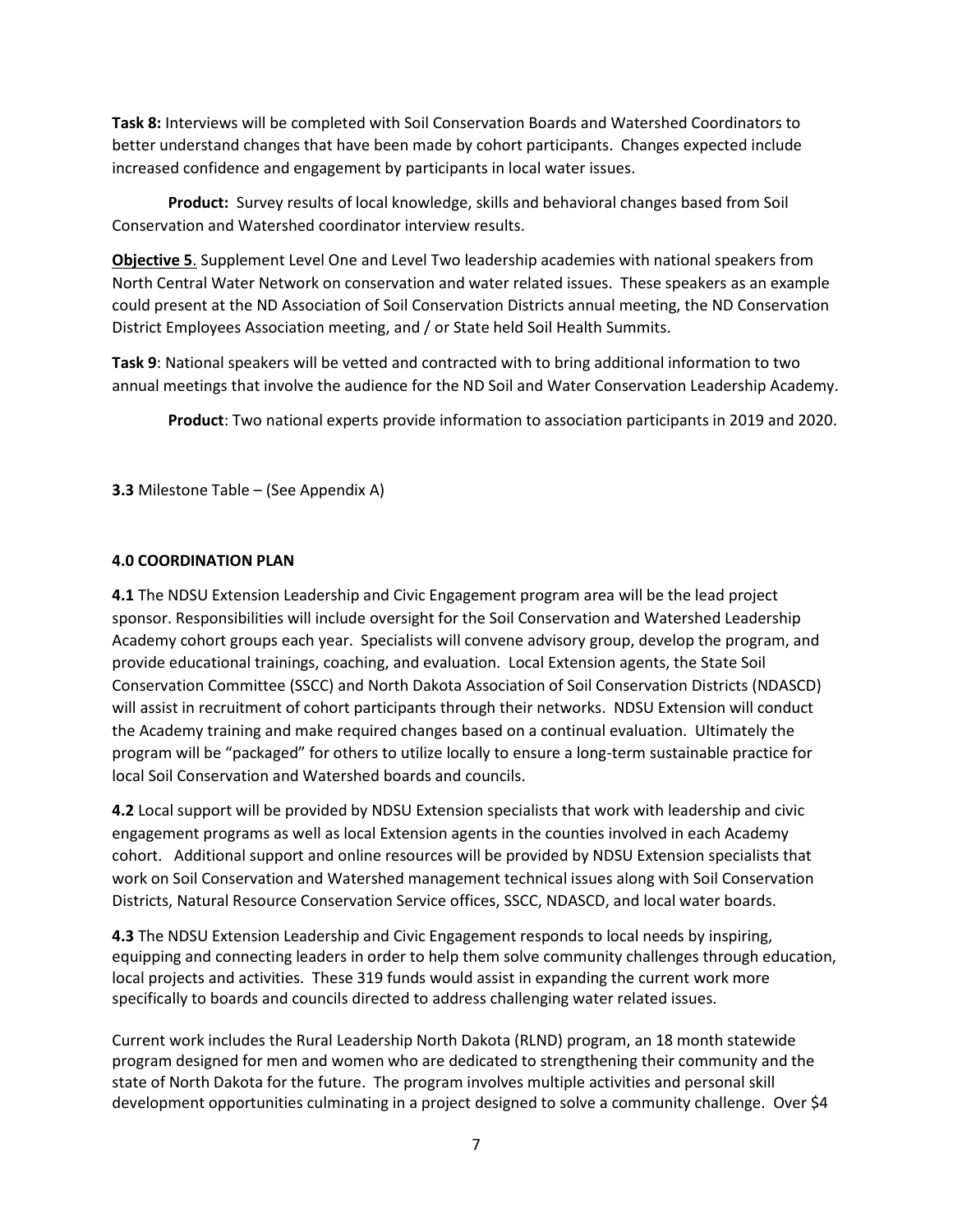million has been acquired by RLND participants for local projects since 2003, five businesses have been started by RLND alumni employing 19 people, and nine RLND alumni have run for public office.

Lead Local is a new one-day boardsmanship training for emerging, elected and appointed leaders serving on boards, councils and committees. The goal is to help individuals become more civically engaged due to an increase in leadership skills and confidence. Over 130 have participated in a Lead Local training in the past nine months and 91.7% have indicated they feel prepared to serve on a local board, council or committee. A youth Lead Local is being developed for 2016.

The Community Impressions program inspires, equips and connects leaders from two similar sized North Dakota communities to help them learn about their community strengths and challenges through the eyes of a first time visitor. This program has helped build community leaders and solve local problems. CCV staff facilitate the visits and coach communities through this community exchange.

Leadership programs developed and presented by staff at the NDSU Extension Leadership and Civic Engagement have strong ripple effects in the state. These program offer the opportunity to transform others through appropriate leadership and followership activities so they can in turn make a difference in their communities and organizations.

**4.4** The North Dakota Association of Soil Conservation Districts will assist in recruitment of cohort participants through their networks. Additional technical support and training opportunities will be provided by North Dakota Association of Soil Conservation Districts.

**4.4 T**he North Dakota Conservation District Employees Association could ultimately be the "packaging place" for others to utilize locally to ensure a long-term sustainable practice.

# **5.0 EVALUATION AND MONITORING PLAN**

**5.1** A retrospective post- then pre- survey will be completed after each face-to-face learning session with the Soil Conservation and Watershed leadership cohort. This survey will measure knowledge gained and intended behavioral change by participants. These changes may include new patterns of behavior or procedures at local board meetings, decisions made, local recommendations adopted, practices implemented, actions taken, mentees determined, and policies enacted.

A six month post evaluation will include Individual interviews with Soil Conservation and Watershed coordinators to determine behavioral changes they see in their respective local boards after completing the Soil Conservation and Watershed Leadership Academy. Observation will also be done by an NDSU Extension coach to determine if behavioral changes have been made by participants.

**5.5** All data gathered during the Soil Conservation and Watershed Leadership Academy project will be housed on the Leadership and Civic Engagement Director's password-protected computer with back-up files created. Any paper copies of participant's surveys will be kept in a locked file cabinet.

**5.7** After the initial grant dollars have been expended, cost recovery through user fees will be considered to sustain the program indefinitely.

# **6.0 BUDGET**

**6.1** (See Appendix B)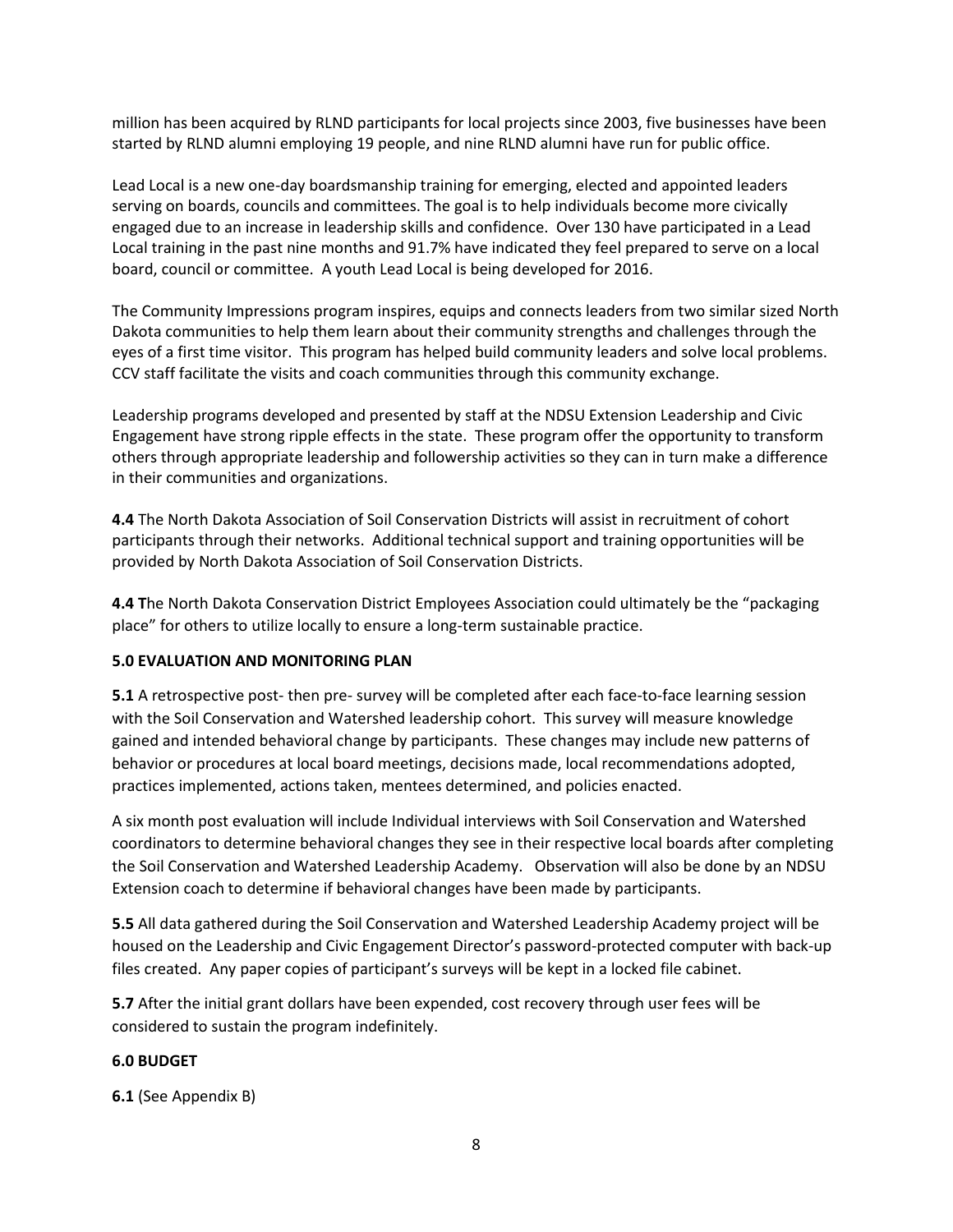**APPENDIX A.** Milestone Table for North Dakota Soil Conservation and Watershed Leadership Academy

| <b>Tasks/Responsible Organizations</b>                         | Output                                            | 2019         | 2020                      | 2021                      |
|----------------------------------------------------------------|---------------------------------------------------|--------------|---------------------------|---------------------------|
| Objective 1                                                    | Soil Conservation and Watershed Leadership        | X            | $\mathsf{X}$              | $\mathsf{X}$              |
| Continue Soil Conservation and Watershed Level One and the     | Academies website with links to appropriate North |              |                           |                           |
| related information online - NDSU Extension linked to NRCS,    | Dakota technical information. Final Level One     |              |                           |                           |
| SCD and other partners.                                        | Leadership Binder completed.                      |              |                           |                           |
| Task 1 - Soil Conservation and Watershed Leadership            | Conduct Leadership Academies in each of the five  | X            | $\boldsymbol{\mathsf{X}}$ |                           |
| Academy Level One cohort training - NDSU Extension.            | SCD Areas Level One. Goal 120 attendees.          |              |                           |                           |
| Task 2 - Nutrient Management Game update to better reflect     | Updated Nutrient Management game completed.       | X            | $\boldsymbol{\mathsf{X}}$ |                           |
| ND specific situation - NDSU Extension.                        |                                                   |              |                           |                           |
| <b>Objective 2</b>                                             | Learning opportunities and activities building on |              |                           |                           |
| Develop Soil Conservation and Watershed Leadership             | the Soil Conservation and Watershed Level One     |              | $\boldsymbol{\mathsf{X}}$ | Χ                         |
| Academy program Level Two - NDSU Extension                     | Leadership Academy experience.                    |              |                           |                           |
| Task 3 -Re-convene advisory committee - NDSU Extension         | Advisory committee convened twice before Sept 1,  | X            |                           |                           |
| staff, Watershed coordinators, SCD and NRCS partners           | 2019.                                             |              |                           |                           |
| Task 4 - Soil Conservation and Watershed Level Two             | Soil Conservation and Watershed Level Two         | $\mathsf{x}$ |                           |                           |
| Leadership manual developed. - NDSU Extension                  | Leadership manual completed.                      |              |                           |                           |
| Task 5 – Pilot first cohort of Soil Conservation and Watershed | Conduct two - Level Two Leadership Academies      |              | $\boldsymbol{\mathsf{X}}$ | $\mathsf{x}$              |
| Leadership Academy Level Two - NDSU Extension                  | curriculum binder completed. Brochures promoting  |              |                           |                           |
| Objective 3 - Coaching of cohort participants - NDSU           |                                                   | $\mathsf{x}$ | $\boldsymbol{\mathsf{X}}$ | $\mathsf{x}$              |
| Extension                                                      |                                                   |              |                           |                           |
| Task 6 - Ten Coaching site visits scheduled.                   | 100% of coaching site visits completed.           |              |                           |                           |
| Objective 4 - Program evaluation following all cohort training | Retrospective post then pre-survey.               | X            | $\boldsymbol{\mathsf{X}}$ | $\mathsf{x}$              |
| - NDSU Extension                                               |                                                   |              |                           |                           |
| Task 7 - Completion of program evaluation following all cohort | Final program recommendations and survey results  | X            | $\boldsymbol{\mathsf{X}}$ | X                         |
| training - NDSU Extension                                      | of knowledge gained and behavioral change         |              |                           |                           |
| Task 8 - Interviews with Soil Conservation Supervisors and     | Survey results of local knowledge, skills and     | X            | $\boldsymbol{\mathsf{X}}$ | $\mathsf{x}$              |
| Watershed coordinators - NDSU Extension.                       | behavioral changes. Ripple Effect Mapping.        |              |                           |                           |
| <b>Objective 5</b>                                             |                                                   |              | $\boldsymbol{\mathsf{X}}$ | $\mathsf{X}$              |
| Supplement Leadership Academies with National North            | Speakers vetted and contracted.                   |              |                           |                           |
| Central Water Network speakers.                                |                                                   |              |                           |                           |
| Task 9 - Two national experts provided information to          | Speakers for State wide meetings. Examples        |              | X                         | $\boldsymbol{\mathsf{X}}$ |
| Academy Participants - NDSU Extension                          | NDASCD/ NDCDEA/Soil Health Summits                |              |                           |                           |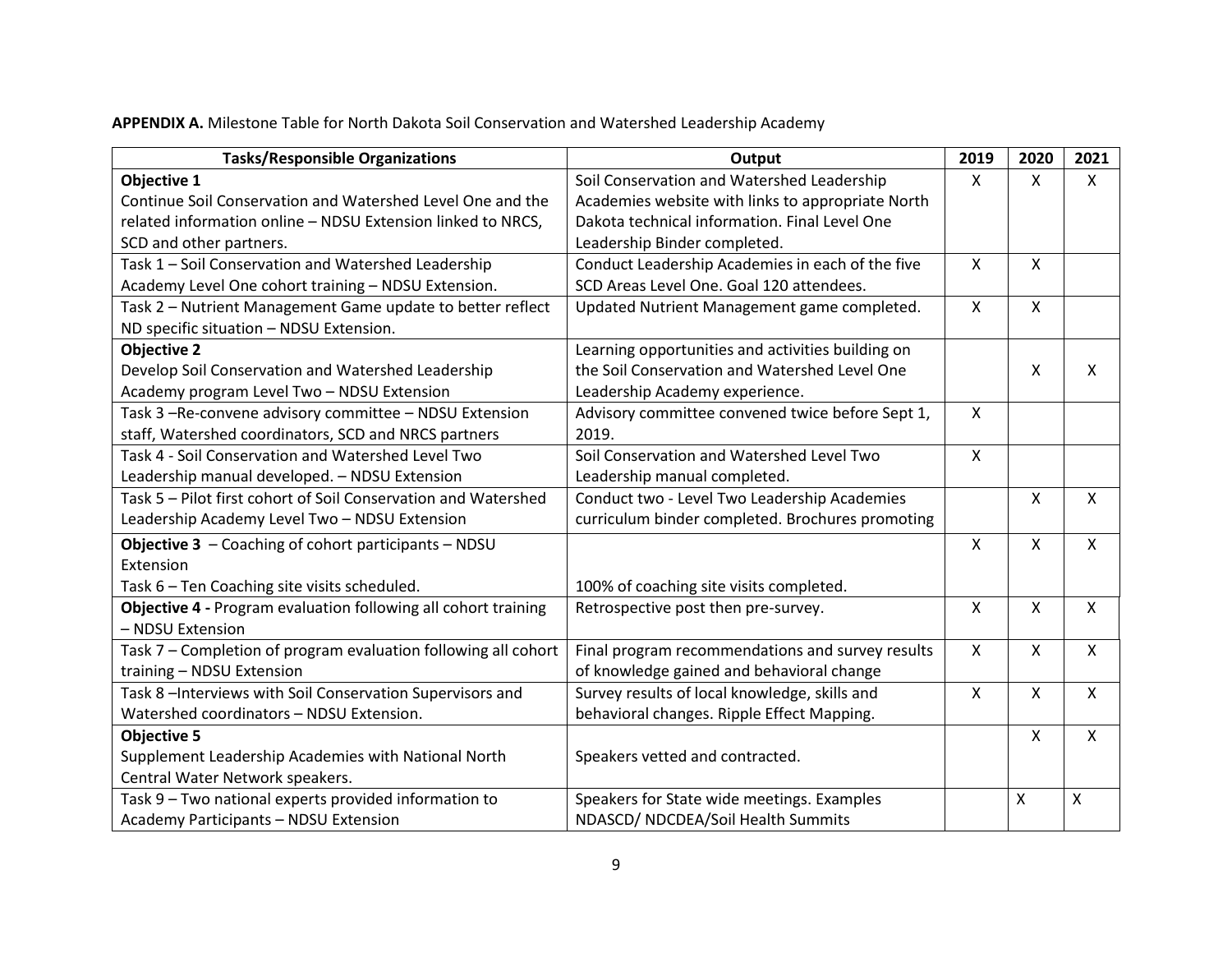# **APPENDIX B. BUDGET TABLE FOR North Dakota SOIL CONSERVATION AND WATERSHED LEADERSHIP ACADEMY July 1, 2019 – June 30, 2021**

# **FUNDING SOURCES**

|                               | 2019  | 2020   | 2021   | <b>TOTAL</b> |
|-------------------------------|-------|--------|--------|--------------|
| EPA Section 319 FY 2017 Funds | 3,384 | 25,877 | 19,369 | 48,630       |
| State/Local Match             | 4,034 | 16,151 | 12,235 | 32,420       |
| $1)NDSU*$ (TA, FA)            |       |        |        |              |
| <b>Total Budget</b>           | 7,418 | 42,028 | 31,604 | 81,050       |

TA: Technical Assistance

NDSU: North Dakota State University

# **BUDGET and NARRATIVE FOR North Dakota SOIL CONSERVATION AND WATERSHED LEADERSHIP ACADEMY**

| <b>Budget Item</b>          | <b>Budget Narrative</b>                                                           | $7/1/19$ to | $10/1/19$ to | $10/1/20$ to | Total     |
|-----------------------------|-----------------------------------------------------------------------------------|-------------|--------------|--------------|-----------|
|                             |                                                                                   | 9/30/19     | 9/30/20      | 6/30/21      | Requested |
| <b>Salaries &amp; Wages</b> |                                                                                   |             |              |              |           |
| Salaries                    | <b>.05 for Project Coordinator</b> - B. Schmidt – assist in program oversight and | 687         | 2,750        | 2,062        | 5,499     |
|                             | follow-up coaching of leadership cohort program.                                  |             |              |              |           |
|                             | <b>.05 for Community/Leadership Specialist</b> - J. Bruns - assist with project   | 859         | 3,438        | 2,578        | 6,875     |
|                             | development, provide training, assist with evaluation, update nutrient            |             |              |              |           |
|                             | management game.                                                                  |             |              |              |           |
|                             | <b>.05 Extension Agent</b> - K. Hain re-write nutrient management game to fit     | 536         | 2,145        | 1,609        | 4,290     |
|                             | North Dakota situation and team teach in eastern ND regions.                      |             |              |              |           |
| <b>Fringe Benefits</b>      | 43% benefit rate used for Project Coordinator, 43% used for                       | 964         | 3,862        | 2,897        | 7,723     |
|                             | Community/Leadership specialist, 56% used for Extension agent.                    |             |              |              |           |
| <b>Total</b>                | <b>Total salaries and fringe benefits</b>                                         | 3,046       | 12,195       | 9,146        | 24,387    |
| <b>Operating Expense</b>    |                                                                                   |             |              |              |           |
| Travel                      | Year 2 - staff travel to plan, develop and implement updated nutrient             |             | 1,994        | 3,186        | 5,180     |
|                             | management game, (Apx. 2,400 total in-state miles $-$ 2 trips by 3 staff          |             |              |              |           |
|                             | members) - \$1,308. Years 2 & 3 - Hain travel to 2 North Dakota sites to          |             |              |              |           |
|                             | deliver Level One Academy training - apx. 800 miles each year (\$436/year)        |             |              |              |           |
|                             | plus per diem for 2 sessions/year (\$125/session = \$250) - \$686/year total.     |             |              |              |           |
|                             | Year 3 - travel funds for Project Coordinator to travel to North Central          |             |              |              |           |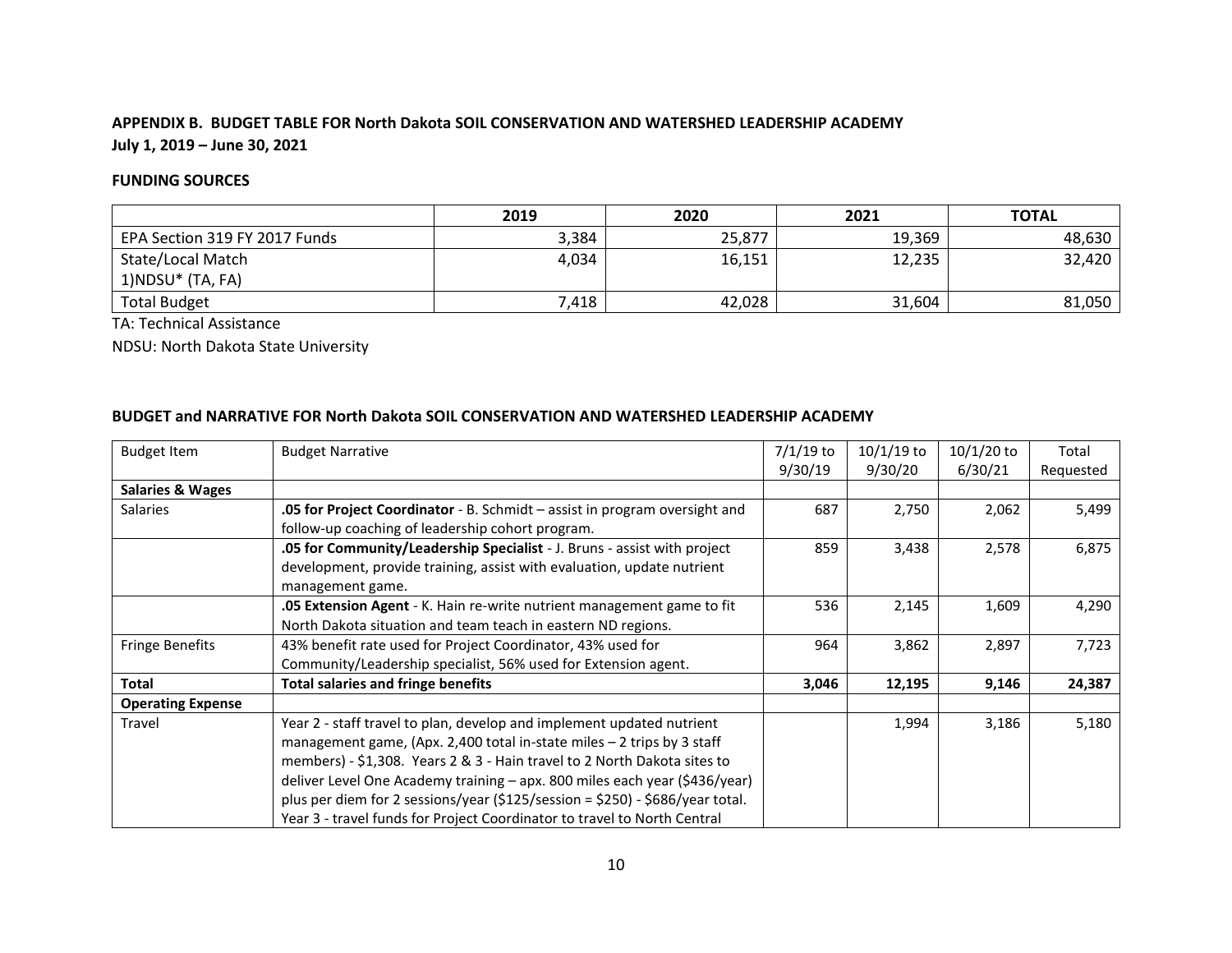|                            | Water Network meeting to help vet speakers for ND State Association         |       |        |        |        |
|----------------------------|-----------------------------------------------------------------------------|-------|--------|--------|--------|
|                            | meetings and connect with national leaders in subject matter - est. \$2,500 |       |        |        |        |
|                            |                                                                             |       |        |        |        |
| <b>Supplies</b>            | Flip chart paper, markers, notepads, post-it notes, various supplies for    |       | 500    | 500    | 1,000  |
|                            | Level One and Level Two leadership trainings each year.                     |       |        |        |        |
| <b>Facility Rental</b>     | Year 2 - facility rental for 14 face-to-face educational sessions. Year 3 - |       | 2,800  | 1,600  | 4,400  |
|                            | facility rental for 8 face-to-face sessions. Rental fees - \$200/session    |       |        |        |        |
| <b>Professional Fees</b>   | Year 2 - Ag Communications fees for the development of updated nutrient     |       | 4,600  | 3,000  | 7,600  |
|                            | management game instructions, information and game pieces (\$40/hour x      |       |        |        |        |
|                            | 40 hours = \$1600). Year 2 & 3 - Speaker fees and speaker travel for 2 ND   |       |        |        |        |
|                            | state meetings - annual Soil Conservation District meeting, annual          |       |        |        |        |
|                            | Employees Association meeting (\$3,000/year)                                |       |        |        |        |
| Printing                   | Year 2 - Updated nutrient management game printing (print 8 games total     |       | 1,200  |        | 1,200  |
|                            | at \$150/game)                                                              |       |        |        |        |
| <b>Total</b>               | <b>Total Operating Expense</b>                                              |       | 11,094 | 8,286  | 19,380 |
| <b>TOTAL DIRECT COSTS</b>  |                                                                             | 3,046 | 23,289 | 17,432 | 43,767 |
| <b>Indirect Costs</b>      | Indirect rate calculated at 10% of direct costs (actual 11.11%)             | 338   | 2,588  | 1,937  | 4,863  |
| <b>Total EPA 319 FUNDS</b> | <b>TOTAL PROJECT DOLLARS REQUESTED</b>                                      | 3,384 | 25,877 | 19,369 | 48,630 |

# **NON-FEDERAL NDSU Matching Funds**

| <b>Budget Item</b>       | <b>Budget Narrative</b>                                                   | Level Two9 | 2020   | 2021   | <b>NDSU</b> |
|--------------------------|---------------------------------------------------------------------------|------------|--------|--------|-------------|
|                          |                                                                           |            |        |        | Match       |
| <b>Salaries</b>          | Family & Community Wellness Program Leader (Flage) - 3.5% each year       | 1,320      | 5,232  | 3,963  | 10,515      |
|                          | Leadership Specialist (Hvidsten) - 5% each year                           | 1,419      | 5,733  | 4,343  | 11,495      |
| Fringe                   | 34% benefit rate used for Leadership Specialist, 31% used for FCW Program | 891        | 3.571  | 2.706  | 7,168       |
|                          | Leader                                                                    |            |        |        |             |
| <b>TOTAL INDIRECT</b>    |                                                                           | 3,630      | 14,536 | 11,012 | 29,178      |
| <b>COSTS</b>             |                                                                           |            |        |        |             |
| Indirect rate            | Indirect rate calculated at 10% direct costs (actual 11.11%)              | 404        | 1,615  | 1,223  | 3,242       |
| <b>Total NON-Federal</b> | <b>NDSU Matching Funds</b>                                                | 4,034      | 16,151 | 12,235 | 32,420      |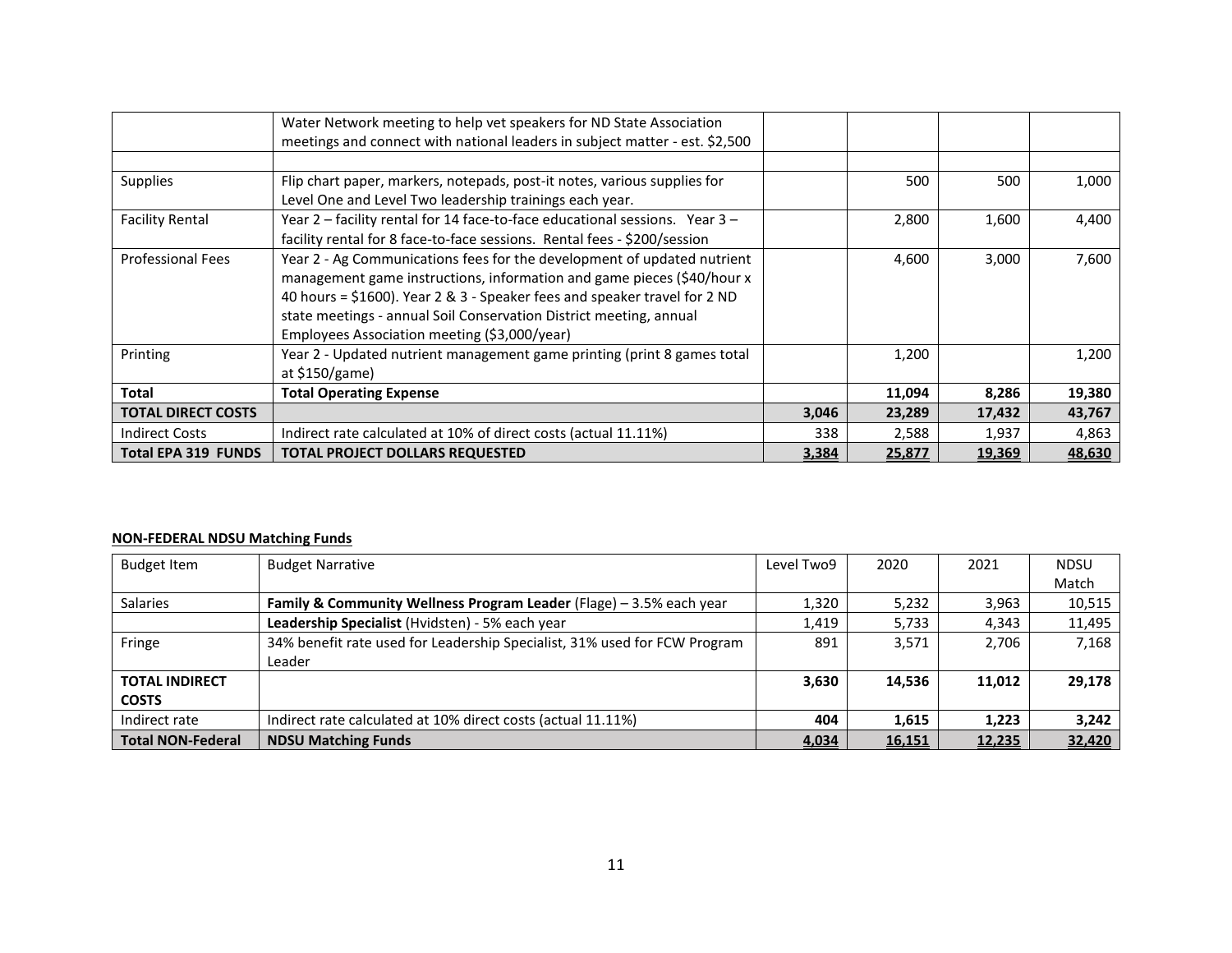

NORTH DAKOTA ASSOCIATION OF SOIL CONSERVATION DISTRICTS OWNER AND OPERATOR OF LINCOLN-OAKES NURSERY 3310 University Drive Bismarck, ND 58504 (701) 223-8518 . 223-8575

Brian Johnston, CEO

Richard Knopp, Jr., President

January 29, 2019

Bruce Schmidt, State Soil Conservation **NDSU Extension West District Office** 2718 Gateway Ave, Suite 304 Bismarck ND 58503

Dear Bruce,

This letter is to provide the support of the North Dakota Association of Soil Conservation Districts for the North Dakota Soil and Water Conservation Leadership Academy program delivered by NDSU Extension. I understand this program helps increase the leadership capacity of watershed leaders in North Dakota as they are involved with local projects to protect water quality and quantity for future generations.

A local training such as this, can assist participants from Soil Conservation District (SCD) boards and others working on water related activities for their region. Training information topics such as group facilitation skills, communicating to stakeholders, managing conflict, working with the media and building partnerships to reach a vision will all assist SCD board members and others involved in the program. The NDASCD Association whole heartily puts its support into the North Dakota Soil and Water Conservation Leadership Academy program.

Sincerely,

**Brian Johnston NDASCS CEO** 3310 University Drive Bismarck ND 58504 701-223-8515